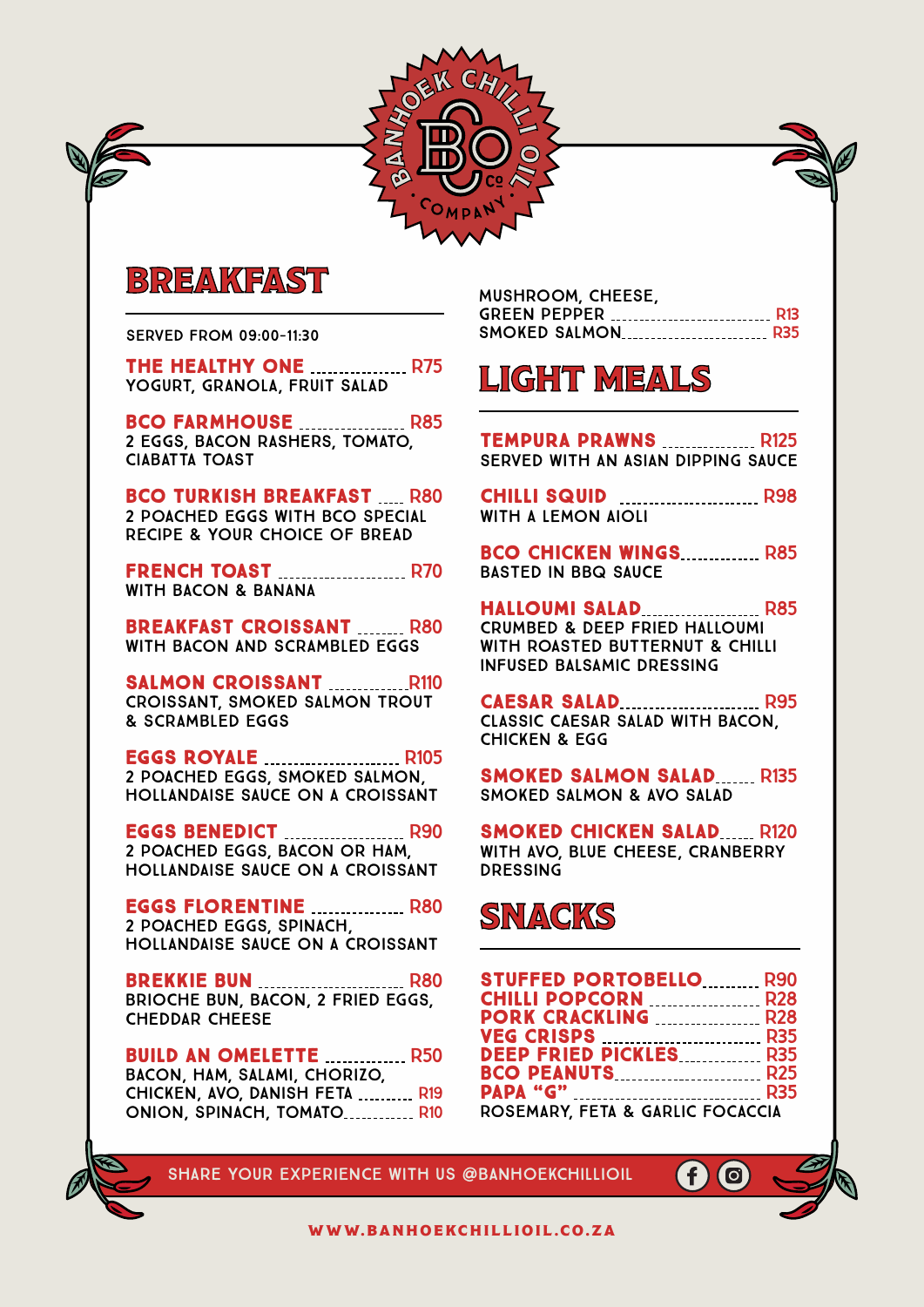



GLUTEN FREE BASE ................................. R25

**MARGHERITA MARGHERITA R78** Mozzarella, tomato & oregano

BCO SIGNATURE PIZZA ............. R105 SALAMI, GARLIC, ONIONS, OLIVES

& MUSHROOMS

**THE BADGER R95** ROASTED RED PEPPER, HALlOUMI CHEESE & PINE NUTS

smoked salmon R115 smoked salmon, herb cream cheese & capers

Pineapple & chicken Pizza R98 MOZZARELLA, PEPPERDEW, MUSHROOMS, CHICKEN, PINEAPPLE, ONION

BLUE ROCK PRESERVE ............ R98 Mozzarela, Blue Cheese, Figs, Rocket, Mixed Herbs

## **BBQ HAWAIIAN PIZZA................. R95**

Mozzarela, Pickled Jalapño, Pineapple, Bacon Bits, Red Onion, Rocket, Mixed Herbs

**BBQ CHICKEN PIZZA .................. R90** Mozzarela, Mixed Herbs, Chicken, Roasted Peppers, Onions

TANDOORI PIZZA R98 Mozzarela, TANDOORI SPICED Chicken WITH TZATZIKI

## build your own PIZZA

bacon, salami, ham, chicken, chorizo, AVO, BACON WITH BASTING R19. onions, capers, garlic r10. green peppers, mushrooms, pineapple r13. olives r15.



your choice of penne, tagliatelle or **SPAGHETTI** 

**GLUTEN FREE PASTA ......................... R25** 

Pesto PAsta R85 Sundried tomato, onion, homemade basil pesto, shaved parmesan & toasted pine nuts

carbonara R93 bacon, garlic, white wine, egg, pecorino

alfredo R87 parmesan, onion, cream, chicken

PUTTANESCA ................................. R90 anchovy, onion, garlic, tomato, chilli, capers, olives, parsley

**BOLOGNAISE** R87 minced beef in a rich tomato & herb ragu, with pasta of choice

CHICKEN CHOW MEIN **MEIN** R90 with egg noodles

CAJUN PASTA R95 CHICKEN, CAJUN SPICE, FETA & CREAM

PRAWN BISQUE PASTA R145 Prawns, Squid, Mussel MEAT, **SPAGHETTI** 

 $\left( f\right)$ 

**io** 



SHARE your experience with us @Banhoekchillioil

www.banhoekchillioil.co.za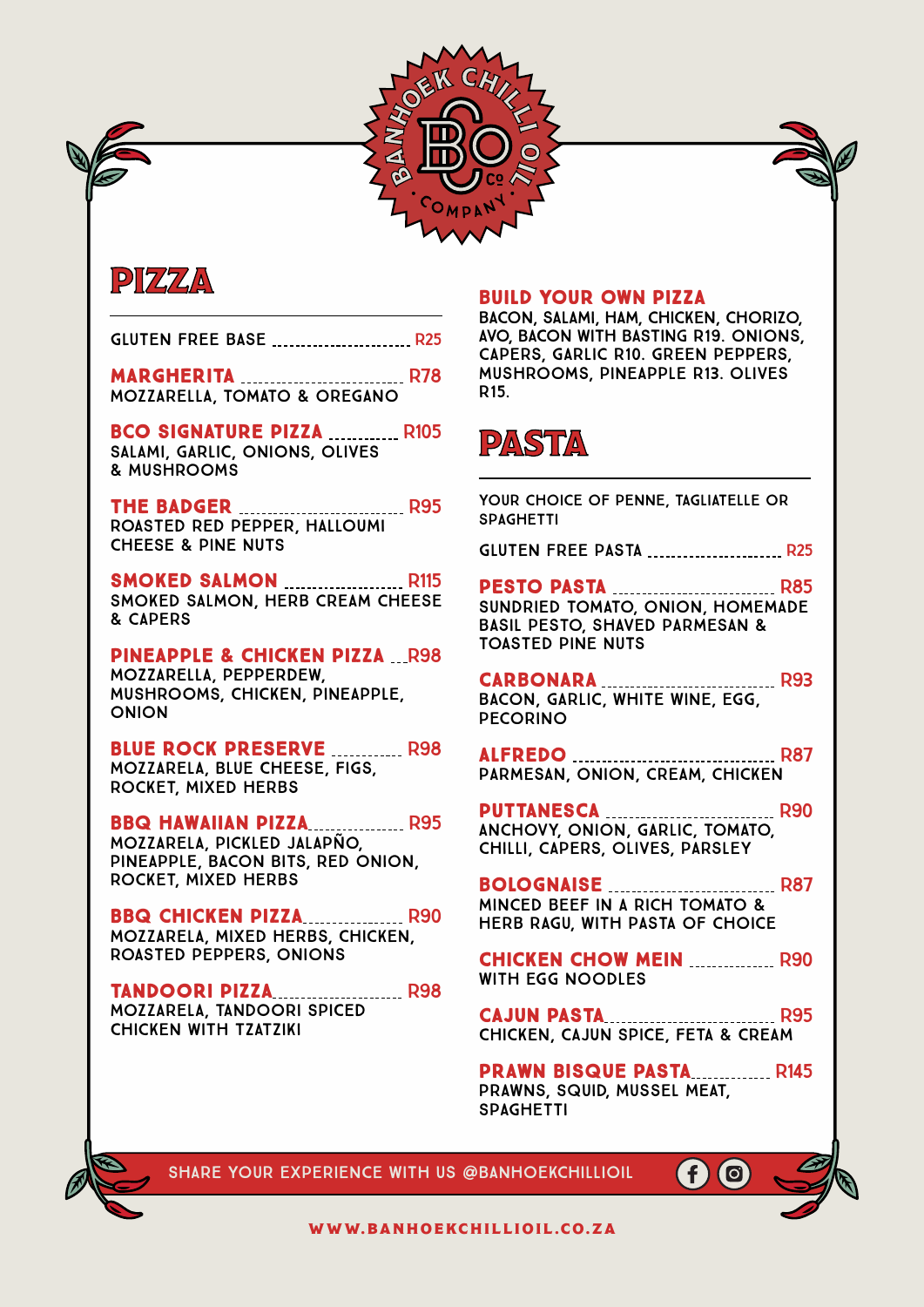

# BURGERS MAINS

All burgers served with a choice of Regular fries or Sweet Potato Fries

### **BEEF BURGER MANUAL REPARTMENT R98**

a BBQ Glazed Patty with Tomato, Lettuce, Red Onion, Dill Pickles & HOMEMADE MAYO

### **CHICKEN BURGER.................... R95**

with tomato, lettuce, Red Onion, Dill Pickles & HOMEMADE MAYO

## **VEGGIE BURGER MELLET REPAIRS**

with tomato, lettuce, Red Onion, Dill Pickles & HOMEMADE MAYO

#### SQUID BURGER ....................... R110

with Lettuce, Tomato, Red Onions, Dill Pickles & SMOKED MAYO

## TACO BURGER **MALLE 1995**

BEEF PATTY with Lettuce, Tomato, NACHOS, GUACOMOLE & CHEESE

#### Extra toppings

Extra Beef patty R30, chicken fillet R25, Bacon R19, cheddar Cheese R13, feta r19, blue cheese r22, Egg R10, Avocado R19

### Extra sides

French fries R25, sweet potato fries R35, coleslaw R35, Onion Rings R35, garden salad R45, vegetable crisps r40

**RED THAI CHICKEN CURRY... R120** with Baby Corn, Asparagus, MANGETOUT, BROCcolI, Basmati Rice

### PORK BELLY............................... R130 with PUMPKIN PEARL BARLEY &

SHIMEJI MUSHROOMS HAKE AND CHIPS..................... R90

WITH TARTAR SAUCE

### Sirlion steak or Chicken

TRINCHADO ........................ R90/85 with Fresh Garlic, Cajun Spice Mix, Pizza Sauce & CIABATTA

**BUTTER CHICKEN................... R110** WITH COCONUT MILK, GINGER. Basmatti Rice

PORTUGUESE PRAWNS.......... R155 with Onion, Cherry Tomato served With Ciabatta

SHARE your experience with us @Banhoekchillioil

IO

www.banhoekchillioil.co.za